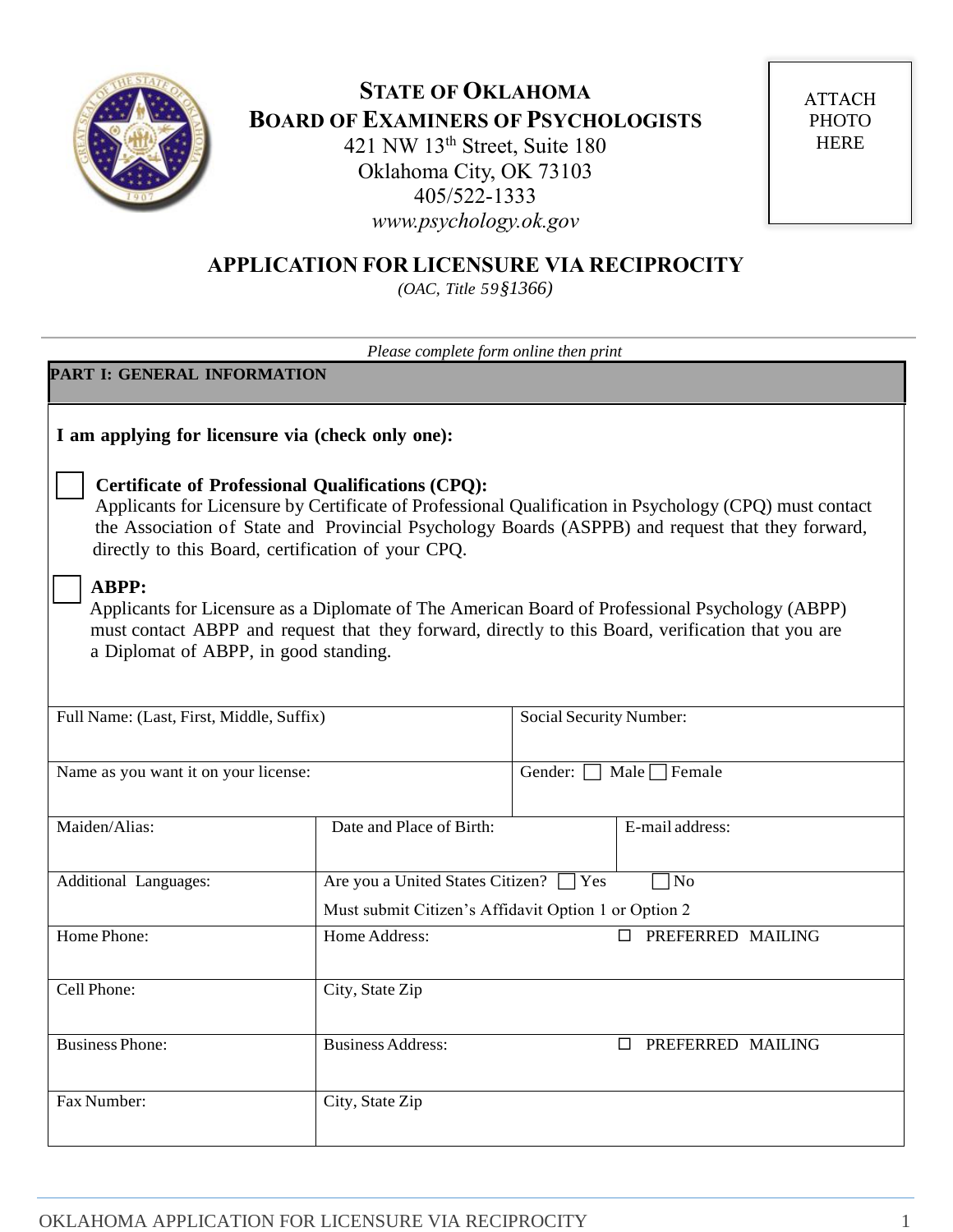| PART II: EDUCATIONAL BACKGROUND                                                                                          |                                                                                                      |             |                                   |  |
|--------------------------------------------------------------------------------------------------------------------------|------------------------------------------------------------------------------------------------------|-------------|-----------------------------------|--|
| Doctoral Degree:                                                                                                         | Date Degree Conferred:<br>Area: (Clinical, Counseling, Educational)                                  |             |                                   |  |
|                                                                                                                          |                                                                                                      |             |                                   |  |
| University:                                                                                                              |                                                                                                      | Department: |                                   |  |
|                                                                                                                          |                                                                                                      |             |                                   |  |
|                                                                                                                          | Was your Doctoral Program APA accredited at the time your degree was conferred? $\Box$ Yes $\Box$ No |             |                                   |  |
| Did the doctoral program above involve at least one continuous academic year of full-time residency on the campus of the |                                                                                                      |             |                                   |  |
| institution at which your degree was granted?<br>$\Box$ No<br>Yes<br>$\mathsf{L}$                                        |                                                                                                      |             |                                   |  |
| Internship Agency:                                                                                                       |                                                                                                      |             | Start and End Dates: (mm/dd/yyyy) |  |
|                                                                                                                          |                                                                                                      |             |                                   |  |
| Postdoctoral Supervisor:                                                                                                 |                                                                                                      |             | Start and End Dates: (mm/dd/yyyy) |  |
|                                                                                                                          |                                                                                                      |             |                                   |  |
| Master's Degree:                                                                                                         | Date Degree Conferred:                                                                               | University: |                                   |  |
|                                                                                                                          |                                                                                                      |             |                                   |  |
| PART III: LICENSE HISTORY                                                                                                |                                                                                                      |             |                                   |  |

*Provide information on each jurisdiction and province where you currently hold or have ever held a license or registration to practice psychology. (Attach additional pages if needed) Verification of each license must be provided on the Out of State License Verification form provided by this board. Reciprocity applicants must submit the Reciprocity Licensure Verification Form.*

| <b>Jurisdiction</b> | <b>Original Issue Date</b> | License Number | <b>Expiration Date</b> | <b>Area of Practice</b> |
|---------------------|----------------------------|----------------|------------------------|-------------------------|
|                     |                            |                |                        |                         |
|                     |                            |                |                        |                         |
|                     |                            |                |                        |                         |
|                     |                            |                |                        |                         |

#### **PART IV: PROFESSIONAL REFERENCES**

*List the names, positions, and information of three licensed psychologists which you have requested to write Professional Letters of Reference attesting without reservation to your professional competence, ethics and current fitness to practice.*

| 1. Full Name:   | Jurisdiction Licensed: | License Number: |
|-----------------|------------------------|-----------------|
| Position/Title: | Phone:                 | Degree Area:    |
| 2. Full Name:   | Jurisdiction Licensed: | License Number: |
| Position/Title: | Phone:                 | Degree Area:    |
| 3. Full Name:   | Jurisdiction Licensed: | License Number: |
| Position/Title: | Phone:                 | Degree Area:    |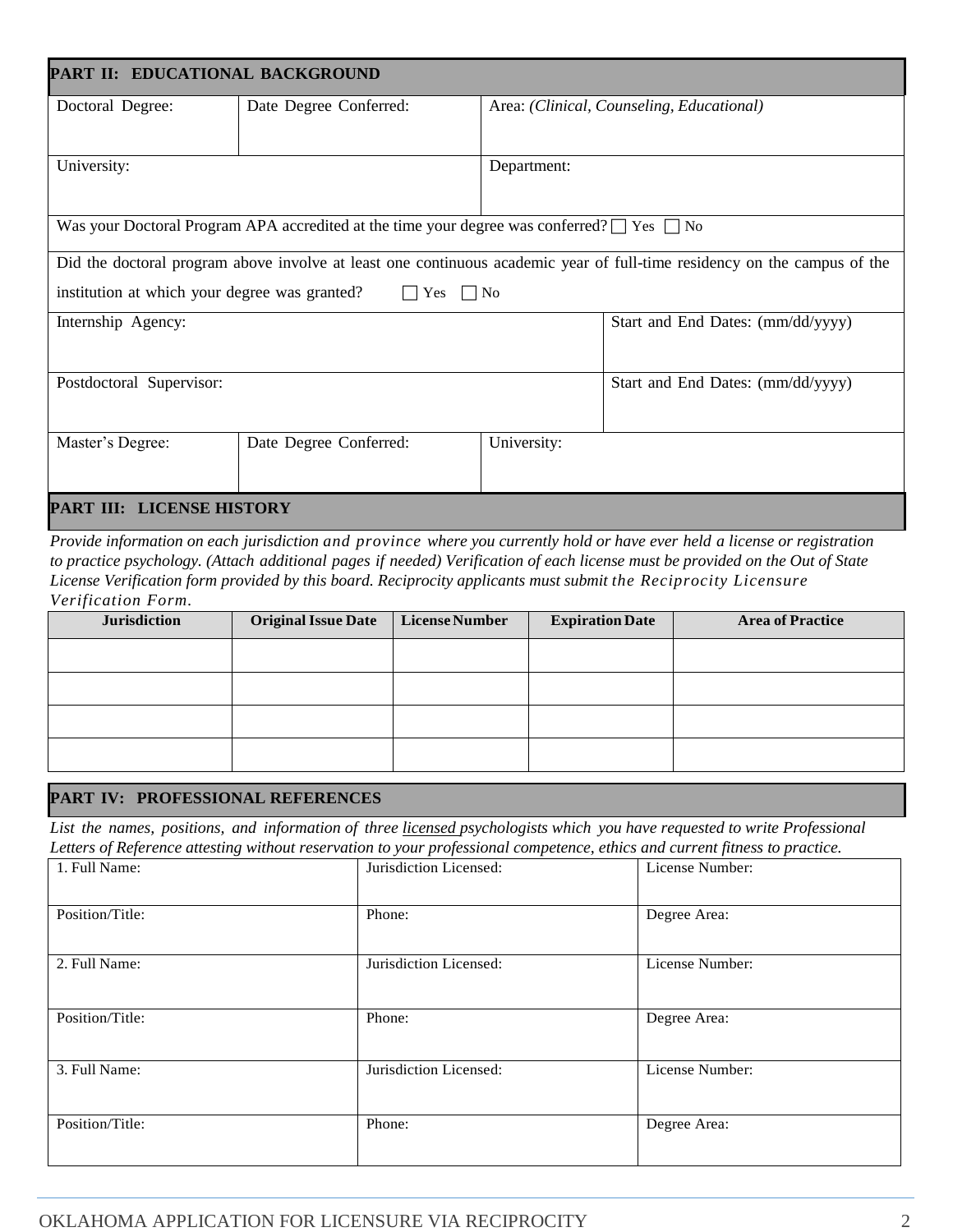## **ATTESTATION:**

#### *\*If you answer "Yes" to any of the following questions, attach an explanation on a separate page.*

| 1. Has any jurisdiction (e.g., state, province, the District of Columbia, or U.S. possession or territory) rejected or denied                                              | Yes           | 7No                 |
|----------------------------------------------------------------------------------------------------------------------------------------------------------------------------|---------------|---------------------|
| your application for licensure/certification/registration as a psychologist or any other profession?                                                                       |               |                     |
|                                                                                                                                                                            |               |                     |
| 2. Have you ever been disciplined (i.e., revocation, suspension, reprimand, censure, or any other publicly reported                                                        | $\exists$ Yes | ∣No                 |
| disciplinary action) by a psychology licensing body?                                                                                                                       |               |                     |
| 3. Has any jurisdiction limited your practice in any way or by any other action?                                                                                           | Yes           | ]No                 |
|                                                                                                                                                                            |               |                     |
| 4. Have you ever been disciplined while holding any other professional license/registration/certificate?                                                                   | Yes           | ∏No                 |
| 5. Have you ever been convicted of or entered a plea of guilty or nolo contendere to a criminal offense, felony, or<br>misdemeanor (other than a minor traffic violation)? | Yes           | ]No                 |
| 6. Have you ever voluntarily surrendered or restricted your professional license/registration/certificate in any jurisdiction?                                             | Yes           | $\overline{\rm No}$ |
| 7. Have you ever been censured, reprimanded, dismissed, suspended, terminated or asked to resign, or has any                                                               | Yes           | 7No                 |
| disciplinary action been taken against you during your education, training or employment as a mental health professional?                                                  |               |                     |
| 8. Have you ever been refused renewal of any professional license/registration/certificate for any reason in any                                                           | Yes           | $\sqrt{ }$ No       |
| jurisdiction?                                                                                                                                                              |               |                     |
| 9. Are you the subject of a current proceeding or outstanding/unresolved complaint or investigation in relation to the                                                     | Yes           | No                  |
| profession of psychology or any other profession?                                                                                                                          |               |                     |
| 10. Have you ever aided or abetted another individual in practicing psychology without a license or an exemption in any                                                    | $\exists$ Yes | 7No                 |
| jurisdiction?                                                                                                                                                              |               |                     |
| 11. Have you ever practiced psychology without a license or exemption in any other jurisdiction?                                                                           | Yes           | No                  |
| 12. Are you registered in any jurisdiction as a sex offender?                                                                                                              | Yes           | 7No                 |
| 13. Are you physically or mentally incapable to render psychological services with reasonable skill, safety and                                                            | Yes           | ∏No                 |
| competency at present?                                                                                                                                                     |               |                     |
| 14. Do you use drugs and/or alcohol to an extent that affects your professional competency?                                                                                | Yes           | 7N <sub>0</sub>     |
|                                                                                                                                                                            |               |                     |
| 15. Have you ever been party to a malpractice action or had a malpractice action brought against you or entered into a                                                     | Yes           | No                  |
| malpractice settlement?                                                                                                                                                    |               |                     |
| 16. Have you ever been subject to an action by an ethics committee of any professional organization in any jurisdiction?                                                   | Yes           | No                  |
|                                                                                                                                                                            |               |                     |
| 17. Have you ever been denied staff membership or privileges in any hospital or health care facility or had such                                                           | $\exists$ Yes | ]No                 |
| membership or privileges revoked, suspended, or subjected to restrictions or been requested to withdraw or resign?                                                         |               |                     |
| 18. Has any third party payor (including Medicare and Medicaid), terminated, suspended, restricted or revoked your status                                                  | $7$ Yes       | $\n  1$ No          |
| as a provider for reasons related to your professional practice?                                                                                                           |               |                     |
|                                                                                                                                                                            |               |                     |
| 19. Have you ever had professional liability insurance cancelled?                                                                                                          | Yes           | No                  |
| 20. Has any government agency ever substantiated allegations made against you for physical, mental, emotional abuse or                                                     | Yes           | $\exists$ No        |
| neglect, sexual abuse, or exploitation of (1) a child, (2) a resident of an adult care home, medical care facility, psychiatric                                            |               |                     |
| hospital or state institution for the mentally retarded, or (3) an adult?                                                                                                  |               |                     |